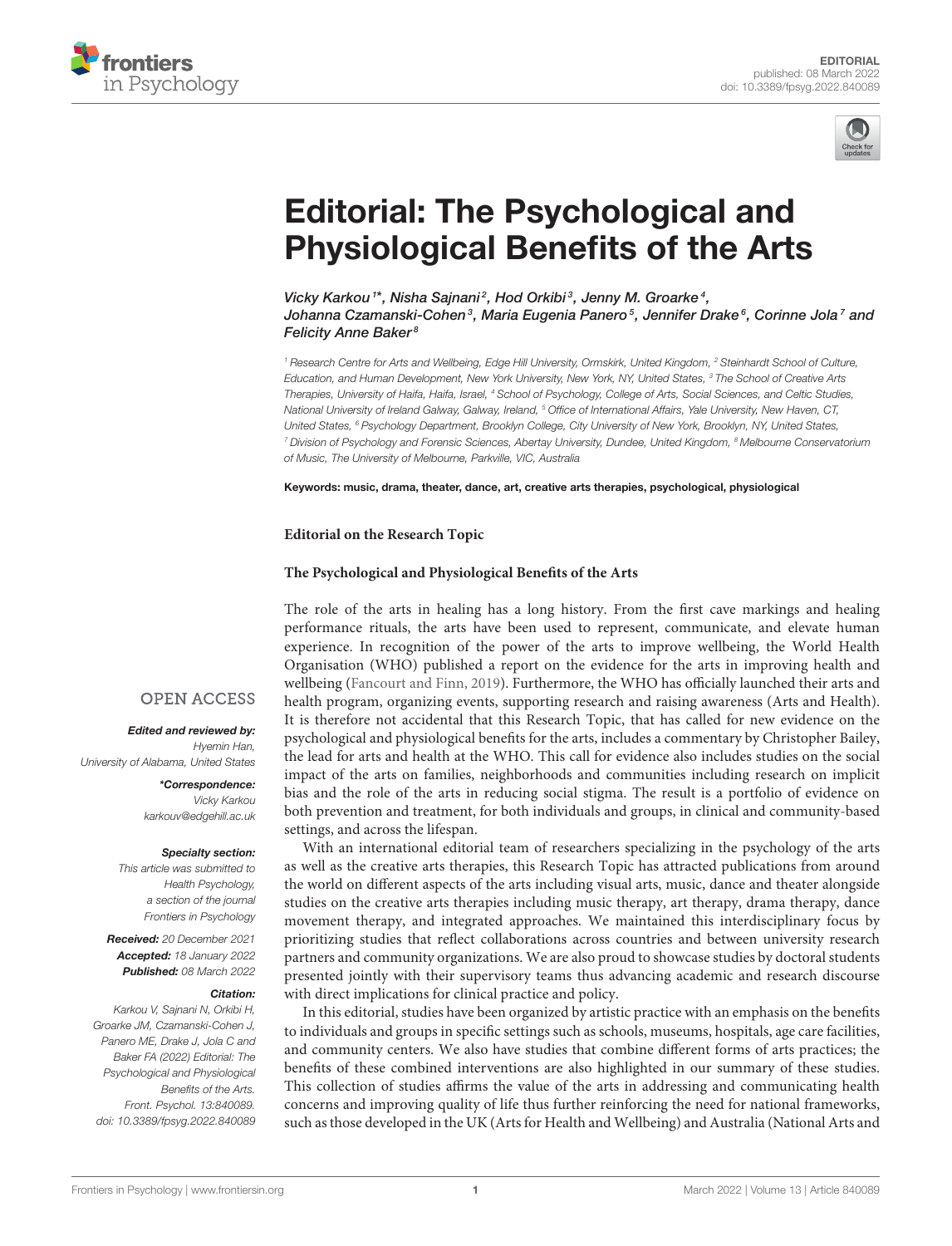Health Framework), to enhance the profile of the arts and health and promote better integration of arts practice across settings and agencies. Given the range of methods used, this collection also offers important roadmaps for how to measure the impact of the arts on wellbeing and reinforces the need to dedicate funding toward further research in this area.

# VISUAL ART AND ART THERAPY

In this Research Topic, the visual arts was the artistic discipline with the greatest number of studies—-with almost a third of the articles on this topic (23 out of 82) focused on either the visual arts, art therapy, or phototherapy, which may be indicative of the proportion of art therapists in the creative arts therapies. While we can only speak to those articles submitted, the sheer volume of articles focused on the visual arts suggests that the visual arts play a crucial role in promoting health, preventing mental and physical illness, and alleviating both acute and chronic conditions.

The articles in this Research Topic focused on a wide variety of populations across the lifespan and included those suffering from psychological, neurological, and physical illnesses as well as healthy children and adults. The studies were conducted in a variety of settings—schools, museums, hospitals, and in the community—suggesting that art can be done anytime and anywhere and included both short-term and long-term interventions. It is important to note that almost half of these articles were conducted with children, families, or art therapists working with children. Perhaps, the focus on young people is not surprising given the pervasiveness of the visual arts in childhood. From a young age children are encouraged to draw, paint, sculpt, and create and it is likely that this is a familiar and comfortable medium for children to express themselves.

The studies covered a range of methodologies from experimental and correlational studies to systematic and comprehensive reviews. A commonality across several studies was the analysis of children's and adult's drawings in terms of what was drawn and how it was drawn. There were also several pieces that focused on participants' experiences.

For the articles that focused on the benefits of engaging in the visual arts, there was a strong emphasis on improving social and emotional wellbeing. For example, engaging in a visual arts intervention was found to reduce neuropsychiatric symptoms [and improve quality of life in Alzheimer's patients \(Savazzi](https://doi.org/10.3389/fpsyg.2020.01467) et al.). A museum-based program focused on drawing faces was shown to improve socio-emotional skills [\(Kastner et al.\)](https://doi.org/10.3389/fpsyg.2020.603984); and in separate studies, drawing was shown to help children regulate their emotions [\(Drake\)](https://doi.org/10.3389/fpsyg.2021.622927) and promote wellbeing in sailors (Pipere [et al.\). Thus, emphasizing the potential emotional, cognitive and](https://doi.org/10.3389/fpsyg.2020.572028) economic contributions that can come out of bringing the arts back into schools, and introducing them in universities and the workplace, as a means to enhance wellbeing. It may also point to the potential benefit of the social prescribing of the arts, investing in a creative economy and utilizing the arts as preventative measures.

The art therapy and phototherapy articles focused on both the psychological and social benefits of engaging in the arts. Art therapy allowed adolescents in a school setting to express their emotions freely [\(Harpazi et al.\)](https://doi.org/10.3389/fpsyg.2020.518304). Art therapy with adults suffering from personality disorders was found to improve their emotional and social functioning [\(Haeyen et al.\)](https://doi.org/10.3389/fpsyg.2020.00686), as well as reduce anxiety and depression in adults, when implementing an artsbased dynamic interpersonal therapy [\(Havsteen-Franklin et al.\)](https://doi.org/10.3389/fpsyg.2021.588661). Other studies focused on how the development of different art therapy techniques had the potential to improve mental health and wellbeing. For example, the joint drawing technique was demonstrated to aid adults in learning more about their internal representations of closeness and intimacy [\(Snir et al.\)](https://doi.org/10.3389/fpsyg.2020.573140). Drawings of hearing families who have a deaf or hard of hearing child were found to assist in better understanding family dynamics [\(Avrahami-Winaver et al.\)](https://doi.org/10.3389/fpsyg.2020.02221).

Several additional studies focused on the validation of art therapy techniques that will nonetheless make a contribution to art therapy practice. [Kastner et al.](https://doi.org/10.3389/fpsyg.2020.603984) developed and validated a tool for the identification, recognition, and expression of emotions associated with traumatic experiences. [Wolk et al.](https://doi.org/10.3389/fpsyg.2020.00687) interviewed adolescents on their use and perspective of an art therapy technique aimed at improving wellbeing. In a systematic review, [Bosgraaf et al.](https://doi.org/10.3389/fpsyg.2020.584685) examined art therapists' behavior during sessions finding they respond in eclectic, directive and non-directive ways toward children and adolescents. Finally, in a scoping review, [Finkel and Bat-Or](https://doi.org/10.3389/fpsyg.2020.568042) found specific core principles of conducting the open studio with a wide variation on its implementation.

It is interesting that the use of digital technologies was found to be on the rise [\(Zubala et al.\)](https://doi.org/10.3389/fpsyg.2021.600070) and the incorporation of virtual reality was found to assist in understanding the needs of children [and adolescents coping with anxiety and depression \(Shamri](https://doi.org/10.3389/fpsyg.2021.584943) Zeevi) and was found to be positively received by healthy adults [\(Kaimal et al.\)](https://doi.org/10.3389/fpsyg.2020.589461).

Finally, the papers in this special issue span across countries and cover multi-cultural aspects of engaging in the visual arts. In a qualitative examination of perceptions of art therapists working with ultra-orthodox children, significant perceptual and valuebased disparities were found between therapists and clients, which pose difficulties and challenges to all participating parties and require therapists to be highly sensitive [\(Keidar et al.\)](https://doi.org/10.3389/fpsyg.2021.599872). The incorporation of Chinese art materials in art therapy was deemed to increase self-efficacy and social functioning in Chinese adults with schizophrenia [\(Tong et al.\)](https://doi.org/10.3389/fpsyg.2020.571124).

The range and type of impact of the visual arts and art therapy reported in this collection of studies is vast, as is the impact of dance and dance movement therapy.

# DANCE AND DANCE MOVEMENT **THERAPY**

Eleven of the published articles dealt with dance and six with dance movement therapy, covering a range of topics, populations and methodologies. It is noteworthy that eight out of 11 studies on dance included the elderly population. For example, [Hansen et al.](https://doi.org/10.3389/fpsyg.2021.635938) explored the impact of a dance intervention in the elderly, whereas [Douse et al.,](https://doi.org/10.3389/fpsyg.2020.561126) and [Shuper-Engelhard](https://doi.org/10.3389/fpsyg.2020.00542) conducted intergenerational interventions, highlighting the value of dance in bringing not only families but also communities together.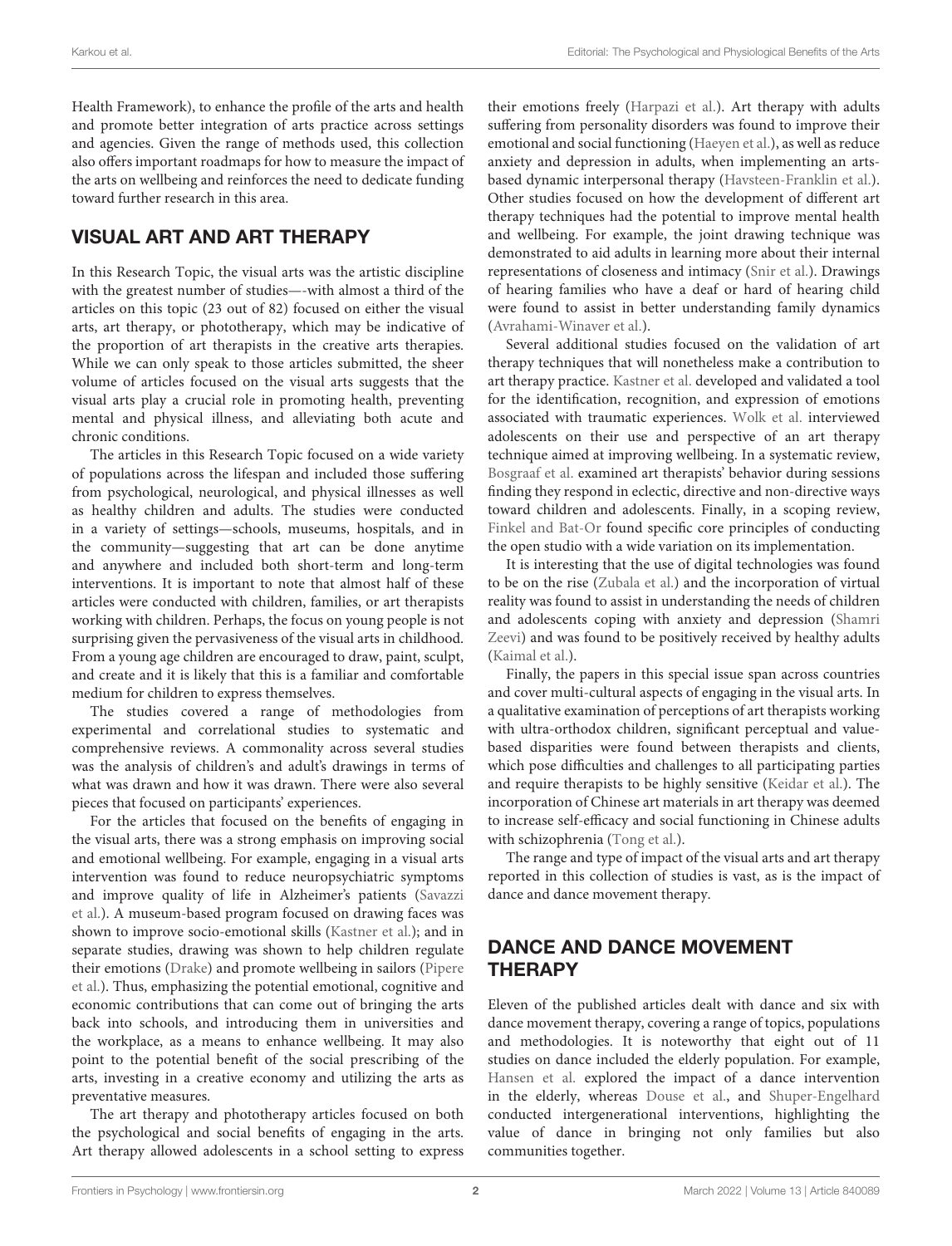The value of dance and dance movement therapy for clinical populations is also evident in this call. There are three papers that [explore the impact of dance practices for Parkinson's \(Fontanesi](https://doi.org/10.3389/fpsyg.2020.600440) and DeSouza; [Sundstrom and Jola;](https://doi.org/10.3389/fpsyg.2021.636135) [Bar et al.\)](https://doi.org/10.3389/fpsyg.2021.623721), five studies on dance movement therapy for adults with mental health problems [\(Hyvönen et al.;](https://doi.org/10.3389/fpsyg.2020.01687) [Pylvanainen et al.;](https://doi.org/10.3389/fpsyg.2020.564788) Majore-Dusele et al.; [Payne and Brook;](https://doi.org/10.3389/fpsyg.2020.554566) [Kleinlooh et al.\) and one study that](https://doi.org/10.3389/fpsyg.2021.587923) explores the impact on dance movement therapy with children with Autism Spectrum Disorder [\(Aithal et al.\)](https://doi.org/10.3389/fpsyg.2021.588418). The capacity of dance and dance movement therapy to support motor, social, and psychological outcomes for both the general population as well as vulnerable groups is evident in these papers.

Overall, motor outcomes were very wide; from improved gait, balance [\(Fontanesi and DeSouza\)](https://doi.org/10.3389/fpsyg.2020.600440), to weight loss and improved fitness levels [\(Karkou et al.\)](https://doi.org/10.3389/fpsyg.2021.635578). The latter, for example, showed that a dance intervention used across five different European countries on women recovering from breast cancer positively impacted on weight loss, right and left forearm circumference and hip changes and reduced 6-min walking time, stronger right and left handgrip and further improvements in sit-to-stand and sit-and-reach tests. This, and other studies in this call, suggests that dance is a very successful tool to improve motor control as it engages the whole body and can support physical changes in a pleasurable manner. Whilst the range of motor changes associated with dance can make it challenging to select a limited number of measures, it is noteworthy that motor improvements through dance and dance movement therapy are often achieved alongside improving the quality of life (e.g., [Karkou et al.\)](https://doi.org/10.3389/fpsyg.2021.635578).

Another consistent outcome of dance and dance movement therapy across our Research Topic is related to social components. For example, [Shuper-Engelhard](https://doi.org/10.3389/fpsyg.2020.00542) assessed the experience in joint dancing between granddaughters and their grandmothers through reflective diaries, video transcriptions, and interview analysis. The study showed that grandmothers' state of mind became more positive and uplifting through dancing together with their granddaughters. Interestingly, the study by [Sundstrom and Jola](https://doi.org/10.3389/fpsyg.2021.636135) found that playful interaction with young grandchildren in the form of improvisational dance is also an important aspect in the lives of people with Parkinson's. The authors' explored the experiences of people with Parkinson's and their care partners in and beyond dance through qualitative interviews conducted individually with each participant. This novel approach allowed participants to openly discuss their perceptions of dance for Parkinson's programmes, with many expressing doubts on the impact of dance on motor control. Nevertheless, a few participants noted how they could transfer dance movements into their everyday lives. Dancing also presented itself as an opportunity to relate to others through exchanging knowledge and comparing physical abilities, which is particularly relevant considering the many unknowns of the disease.

Dance can certainly support us to turn to the body and, appropriately used, it can impact on physiological states as well as widen psychological experiences. For example, the psychophysiological study by [Tang Poy and Woolhouse](https://doi.org/10.3389/fpsyg.2020.588935) found that seeing others dance in synchrony impacts on aesthetic appreciation and causes pupil dilation, a measure frequently used for cognitive and emotional processing. Whereas, using electrodermal activity (EDA), [Fontanesi and DeSouza](https://doi.org/10.3389/fpsyg.2020.600440) also employed a psychophysiological measure for emotional arousal. The authors found that EDA was significantly higher during dancing than during an exercise class. Also after dancing, people with Parkinson's reported significantly higher self-efficacy (which includes a beauty subscale) compared to after exercise. The authors conclude that intrinsic artistic elements of dance may influence affective responses which have been evident in selfreport and direct measures taken from the body.

Strong evidence for psychological improvements come from the multi-centred randomized controlled trial with over 100 [participants who suffer from depression in Finland \(Hyvönen](https://doi.org/10.3389/fpsyg.2020.01687) et al.; [Pylvanainen et al.\)](https://doi.org/10.3389/fpsyg.2020.564788). This work gives us confidence that in the hands of qualified dance movement therapists, the positive impact of dance can be substantial for people who struggle with depression on both reducing depression scores as well as improving body image. These positive results can be sustained over at least 3 months after the completion of the intervention. Smaller pilot randomized controlled trials conducted in Latvia and the UK indicate similar positive outcomes. The Latvian study [\(Majore-Dusele et al.\)](https://doi.org/10.3389/fpsyg.2021.587923) for example, showed that women with chronic pain who attended dance movement therapy groups not only decreased levels of depression compared to the treatment as usual group but also lowered their pain intensity. The study on autism in the UK [\(Aithal et al.\)](https://doi.org/10.3389/fpsyg.2021.588418) indicated that both social communication as well as overall wellbeing were improved in the dance movement therapy groups for all children, including both those with verbal as well as those with non-verbal skills.

It is notable that in the papers included in this Research Topic, methodological designs that follow a health-related hierarchy of evidence are adopted such as randomized controlled trials [\(Hyvönen et al.;](https://doi.org/10.3389/fpsyg.2020.01687) [Majore-Dusele et al.;](https://doi.org/10.3389/fpsyg.2021.587923) [Aithal et al.\)](https://doi.org/10.3389/fpsyg.2021.588418) or systematic reviews as is the case with the study from the Netherlands on personality disorders [\(Kleinlooh et al.\)](https://doi.org/10.3389/fpsyg.2021.581578). Most studies however, involved a mixture of hard and soft data with only a few studies [relying exclusively on qualitative information \(Sundstrom and](https://doi.org/10.3389/fpsyg.2021.636135) Jola; [Kipling-Brown and Gray;](https://doi.org/10.3389/fpsyg.2021.587379) [Payne and Brook\)](https://doi.org/10.3389/fpsyg.2020.554566); interviews on user perspectives, autoethnographic approaches and action research were some of the approaches adopted in the qualitative studies included in this compilation of papers. In a complex art form such as dance, attending to both what is nuanced and internal as well as what is measurable and external appears to be the way researchers approach this subject.

Overall, it seems that dancing makes us joyful, happy, and connected across generations and despite illnesses with authors exploring why dance is so good for us in psychological as well as physiological terms. Similar explorations can be found in the studies relating to theater, drama therapy and psychodrama.

## THEATER, DRAMA THERAPY, AND PSYCHODRAMA

Ten studies in this Research Topic focused on how theater and drama based processes promote social and psychological health, and address specific concerns across the lifespan, with half of these focused on adults.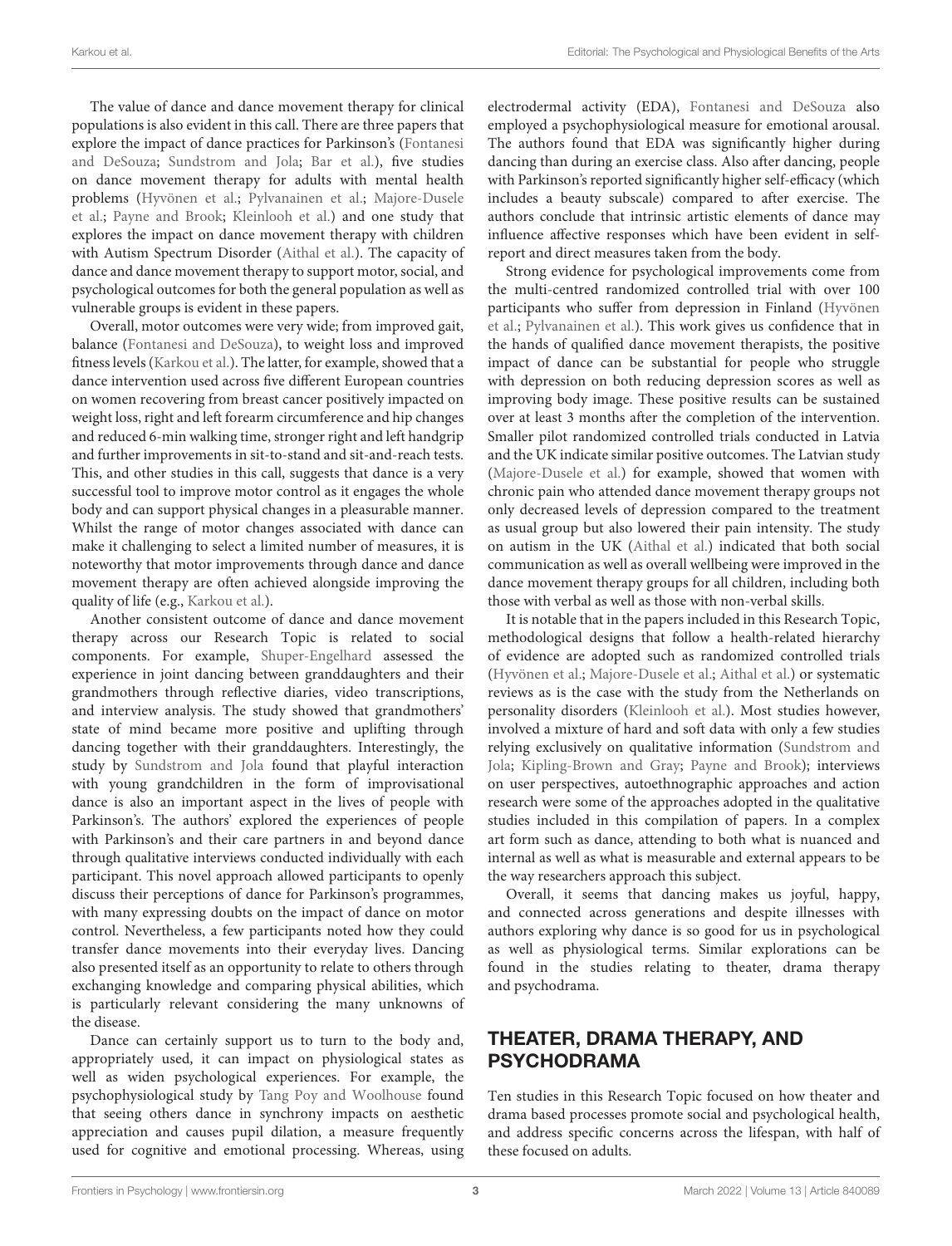In one of the two studies on theater, [Panero and Winner's](https://doi.org/10.3389/fpsyg.2020.615311) quantitative study in the U.S. suggested acting students scored higher than non-acting students did on some components of flow and of empathy in their everyday lives, which could indicate positive psychological experiences of acting. Actors' dissociation rose significantly post-performance, however, which could indicate negative psychological experiences of acting. None of these characteristics were related to acting quality as judged by independent raters. [García-Arch et al.](https://doi.org/10.3389/fpsyg.2021.614816) conducted a quantitative controlled study in Spain showing that a 14-day performing arts program designed to shift biased attitudes toward physical illness among the general population could be effective in reducing levels of implicit bias toward illness.

In drama therapy, a 10-week manualized protocol was used to enhance maternal insightfulness and reduce children's behavior problems in mixed-method study (Feniger-Schaal [and Koren-Karie\). The findings indicate improved maternal](https://doi.org/10.3389/fpsyg.2020.586630) insightfulness and a corresponding decrease in children's externalized and general behavioral problems. In another drama therapy study, a qualitative grounded theory approach was used to explore the benefits of a 16-week group drama therapy protocol with adolescents with an identified intellectual/developmental disability [\(Musicka-Williams\)](https://doi.org/10.3389/fpsyg.2020.588650). The findings highlight the value of dramatic imitation not only as an entry point to the dramatic work but also in facilitating relational connection to others in the group. A different mixed methods study examined the benefits of a 10-month drama therapy group culminating in autobiographical therapeutic performance with ten court involved adults [\(Ray and Pendzik\)](https://doi.org/10.3389/fpsyg.2021.599914). The pre- and post-interviews and self-report measures indicated that participants experienced a sense of self-acceptance and understanding, empathy for others, and a potentially improved ability to engage in human service programs designed to increase job readiness and enhance adaptive living skills.

In a psychodrama study, [Kushnir and Orkibi](https://doi.org/10.3389/fpsyg.2021.633069) illuminated four benefits of concretization as a mechanism of change: reducing the ambiguity of the problem, externalizing the protagonist's problem, enhancing the therapist-protagonist therapeutic bond, and bypassing the protagonist's defense mechanisms, based on interviews with seasoned psychodramatists. The operationalization of concretization that is offered could be useful for future experimental examination. In a different qualitative study from Israel, an open psychodrama group with abused women residing in domestic violence shelters was observed to reduce anxiety, stress, guilt and self-blame while [reinforcing perceptions of self-worth and confidence \(Ron and](https://doi.org/10.3389/fpsyg.2021.600335) Yanai). [Giacomucci and Marquit's](https://doi.org/10.3389/fpsyg.2020.00896) quantitative single group pretest-posttest study explored the effectiveness of traumafocused group psychodrama in the treatment of post-traumatic stress disorder (PTSD) at an inpatient addiction treatment center in the U.S. The results suggest clinically significant reduction in overall PTSD symptoms, but this should be taken with caution given the lack of control group and clients' exposure to other treatments while treated in psychodrama. In a mixed methods psychodrama study in Portugal, [Pires et al.](https://doi.org/10.3389/fpsyg.2020.588877) examined the therapeutic use of masks created by five adolescents suffering from anxiety. The most significant experiences quantitatively reported by participants during sessions were awareness, insight, self-understanding, empowerment, and relief. At the end of the study, participants also qualitatively reported a perceived increase of calmness and world connection, satisfaction in interpersonal communication, and better emotional expression and regulation. Importantly, the mask technique was experienced as playful and engaging. In Italy, [Testoni et al.](https://doi.org/10.3389/fpsyg.2020.00966) explored the effects of a death education project on 89 high school students coping with traumatic grief due to the death of two classmates. The intervention involved eight 2-h meetings of psychodrama aimed at helping students elaborate their feelings, as well as meditation. A battery of quantitative self-report measures indicated that the intervention reduced students' fear of death and its avoidance, normalized death as something natural, and improved wellbeing.

On the whole, these studies demonstrate that theater based processes can increase our empathy, reduce bias, deepen insight and self-acceptance, strengthen relationships, and impart both a sense of relief and vitality. Managing psychological distress as well as developing socially-needed skills were some important highlights from this group of studies.

# MUSIC AND MUSIC THERAPY

Fifteen studies in this Research Topic focused on the benefits of music listening, music making, and music therapy. Five studies focused solely on music, 10 studies of music therapy, and covered populations across the lifespan. Studies were carried out with people with intellectual disabilities, dementia, depression and people living with and beyond cancer. The remaining studies were conducted with non-clinical samples. Quantitative, qualitative and mixed-methods studies examined the impact of music listening and music making. Further, two studies examined neurophysiological responses to music. The benefits of music and music therapy included improvements in wellbeing, quality of life, mood and emotion, anxiety, stress and distress and growth mindset. A range of changes in social functioning and social processes were also noted. For instance, increased communication, confidence and social interaction, building resilience and political agency and supporting relationships.

Some music therapy studies that are worth drawing the reader's attention to include the randomized controlled trial by [Elkkila et al.](https://doi.org/10.3389/fpsyg.2021.613821) in Finland, the study by [Clark et al.](https://doi.org/10.3389/fpsyg.2020.01951) in Australia and by [Chong and Yun](https://doi.org/10.3389/fpsyg.2020.589431) in South Korea. [Erkkilä et al.'s](https://doi.org/10.3389/fpsyg.2021.613821) randomized controlled trial examined the efficacy of a music therapy approach to treating adults with depression. Effects were large and significant on depression when improvisational music therapy was combined with the breathing exercise and listening homework. In Australia, [Clark et al.](https://doi.org/10.3389/fpsyg.2021.598979) also found a songwriting program was not only feasible and acceptable in people with dementia and their caregivers; there was also a large reduction in depression and improvements in mood next to [improved cognitive performance and social connection.](https://doi.org/10.3389/fpsyg.2020.589431) Chong and Yun adopted a mixed methods design to study the impact of music therapy on young offenders. The resource-oriented program led to improvements in self-concept, stress coping skills, and resilience.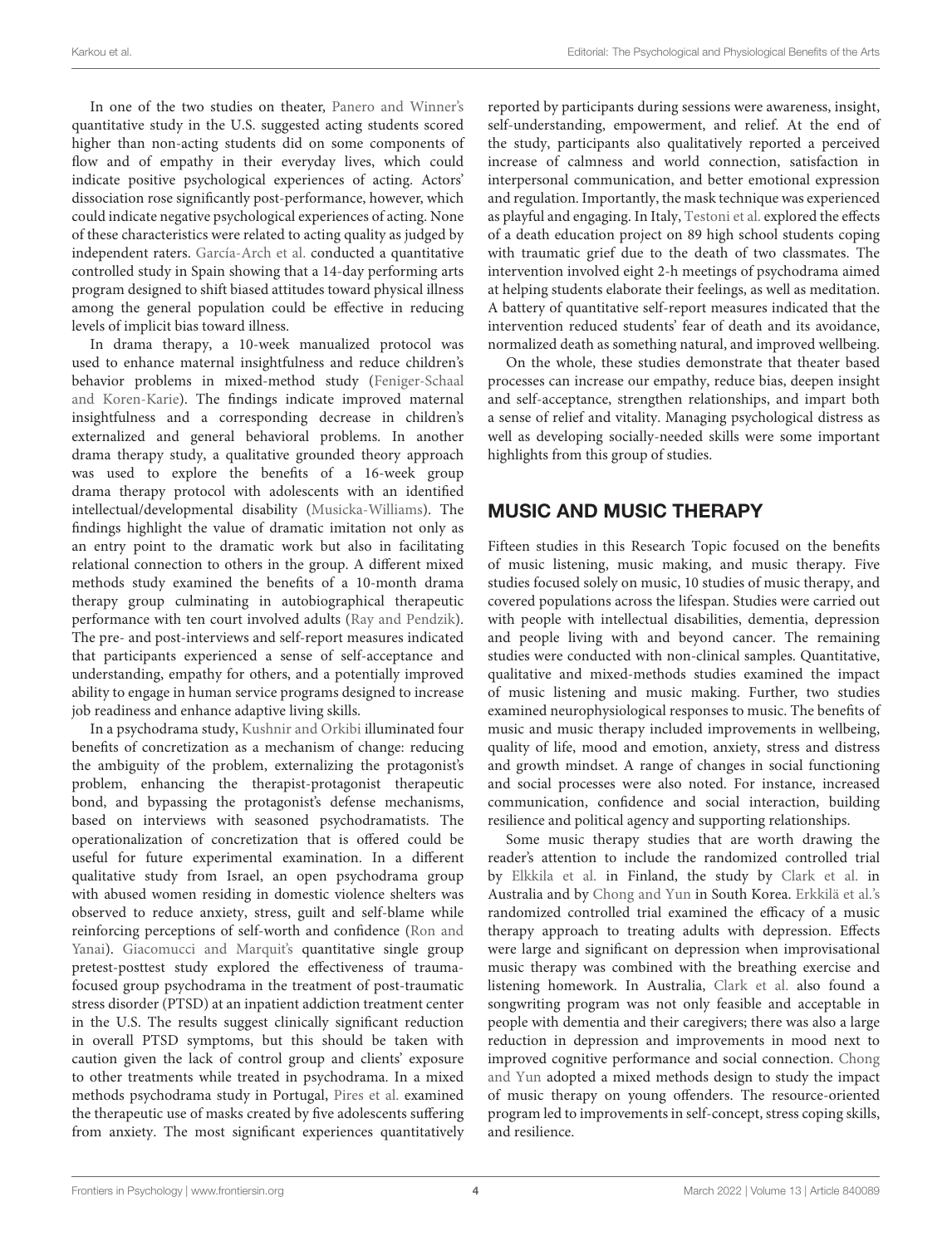Studies that focus on the content of music and music therapy interventions are also included here. [Scrine](https://doi.org/10.3389/fpsyg.2021.600245) for example, critiques the dominant trauma paradigms. Instead, she highlights how music therapy can challenge power relations by enabling young people to reframe perceived risk, foster resistance and building political agency, while encouraging young people to challenge assumptions of safe spaces and instead move toward practices of structuring safety. [de Witte et al.](https://doi.org/10.3389/fpsyg.2021.678397) analyzed focus group interviews with music therapists who worked with people with mild intellectual disabilities where they focused on stress reduction. The analysis revealed that active interventions led to synchronizing, tension release, and direct relaxation. Tempo and the dynamics of the music were the most critical to consider when selecting music interventions for stress reduction.

There are also some interesting studies in community music and music education included in this collection of studies that highlighted the value of music for emotional and social skill development, growth and wellbeing. A mixed-methods analysis of a community music programme for people with disabilities identified improvements in self-expression, confidence, mood, and social skills. There were also increases in communication, social interaction and joint interaction. Music-making was recognized as an important non-verbal mode of self-expression [\(MacGlone et al.\)](https://doi.org/10.3389/fpsyg.2020.588734). Attention to growth and attainment is given by [Holochwost et al.](https://doi.org/10.3389/fpsyg.2020.586749) This team found that children at risk of poverty who were enrolled in orchestral music education programmes had significantly higher levels of growth mindset, with evidence of a dose-response relationship for 2–3 years of participation in such programmes. A new measure of eudaimonic music listening functions was developed by [Groarke and Hogan](https://doi.org/10.3389/fpsyg.2020.566296) which measures peak experiences, flow and transcendence in music listening experiences. Scores were associated with higher positive and negative affect, indicating that eudaimonic music listening is associated with greater emotional experience, rather than greater [emotion regulation. A qualitative interview study by](https://doi.org/10.3389/fpsyg.2021.585557) Krause and Davidson found that among older Australian adults in residential care music listening supported their wellbeing by providing entertainment, enjoyment, relaxation and mood regulation.

There is also evidence that music and music therapy can be of value for people living with cancer. For example, the systematic review and meta-analysis by [Kohler et al.](https://doi.org/10.3389/fpsyg.2020.00651) found that music therapy significantly improved psychological wellbeing, quality of life and significantly reduced physical symptom distress among adults with cancer. A pilot study involving musicbased play activities aimed at managing distress for children undergoing hematopoietic stem cell transplantation (HCST) and their caregivers was found to be feasible and acceptable [\(Holochwost et al.\)](https://doi.org/10.3389/fpsyg.2020.587871).

[Hunt et al.](https://doi.org/10.3389/fpsyg.2021.588788) also focused on cancer care, but they used EEG in a mixed-methods design with case series to examine the neuronal effects of listening to entrainment music compared with preferred music in patients with chronic cancer pain. Analysis showed common brain responses to personalized entrainmenthealing music in theta and low beta range in right pre- and post-central gyrus. The authors observed somatosensory changes consistent with processing pain during entrainment-healing music that were not seen during preferred music. [Bower et al.'s](https://doi.org/10.3389/fpsyg.2021.615209) systematic review which synthesized brain imaging data about the neural processing of music in children, found infants and children process music more slowly and utilize different cortical areas compared to adults.

Both of these two studies are important for reporting on the impact of music on the brain and begin to build a picture of how not only music, but maybe also all the arts can have a major positive physiological impact. Looking at the impact of all the arts in different combinations have also been included in this call, as we see in the section following.

# STUDIES COMBINING ARTISTIC DISCIPLINES AND MULTIPLE ARTS **THERAPIES**

Six studies examined the impact of interventions that involve multiple arts forms in educational and combined arts therapies in clinical contexts with people across the lifespan. Two randomized [controlled trials are worth flagging up here: the study by](https://doi.org/10.3389/fpsyg.2020.586134) Moula et al. in the UK and the study by [Ho et al.](https://doi.org/10.3389/fpsyg.2020.01286) in Hong Kong. In a pilot randomized controlled trial, [Moula et al.](https://doi.org/10.3389/fpsyg.2020.586134) investigated the effectiveness of arts therapies interventions (music, drama, dance movement and art therapy) on child- and teacherreported mental and physical outcomes. In a sample of 62 children, the results indicated not only significant improvements in life functioning and improvement of overall wellbeing, but also significant improvements in childrens' duration and thus, quality of sleep, making a strong case that the arts therapies can have a positive impact on physical and emotional health of children. The trial conducted by [Ho et al.](https://doi.org/10.3389/fpsyg.2020.01286) in Hong Kong involved over 100 Chinese adults with intellectual disabilities, who were randomized into an expressive arts-based intervention group and a control group of routine care. Although, overall, the quantitative results indicated no intervention effects on wellbeing, behavior, and mood, analysis of drawings pre-post intervention indicated that those in the intervention group used a wider variety of colors which may imply a more positive state of emotional wellbeing. Also, the interview findings suggested that those in the intervention group were more emotionally expressive and stable after the intervention.

In all cases, the need for further research is evident, research that can benefit from work across disciplines. For example, the effects of school-based arts education on various competency outcomes were examined in a systematic review by Schneider [and Rohmann. The authors concluded that the evidence across](https://doi.org/10.3389/fpsyg.2021.623935) arts domains, and for different outcomes, remains limited due to small sample sizes, small number of studies, and a range of effect sizes. In a complementary conceptual article, Holochwost et al. [provides guidance of how the quality of the studies can](https://doi.org/10.3389/fpsyg.2021.624712) be improved, arguing that "arts education" researchers should (1) define the specific domain of the arts education activity (e.g., acting vs. drawing vs. singing), (2) describe the contexts in which the activity occurs (e.g., handled by a facilitator vs. taught by a professional artist), (3) explain the socioemotional development concept targeted in the study (e.g., self-concept in adolescence), and (4) take into consideration participants'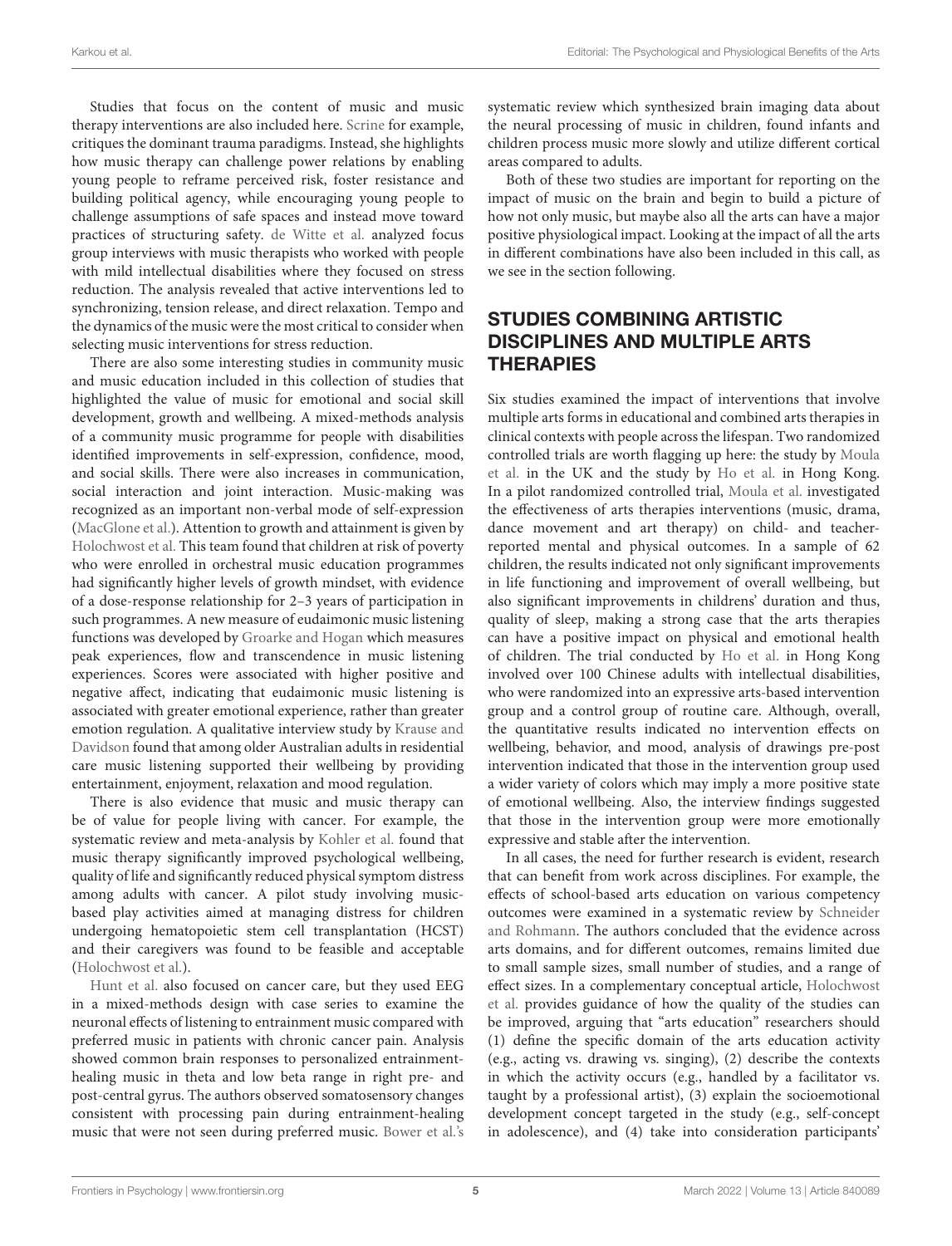demographic information (e.g., socioeconomic status, gender, and ethnic/racial identity).

The importance of laying out clearly what is responsible for change has been an important motivation for the study by [de Witte et al.](https://doi.org/10.3389/fpsyg.2021.678397) who conducted the first scoping review on arts therapies therapeutic factors. For further randomized controlled trials to take place, it is crucial that researchers are clear of what are the active ingredients of interventions. Through the 67 studies included in this review, the authors distinguish between factors specific to a particular arts therapies discipline, factors shared by all arts therapies disciplines, and factors that are common across all psychotherapies. Also, 19 domains of therapeutic factors were identified, of which three domains ("embodiment," "concretization," and "symbolism and metaphors") were composed solely of factors unique to the arts therapies. The authors offer a detailed evaluation of the findings, suggestions for future research, and discuss implications for clinical practice and training.

Finally, [Vulcan](https://doi.org/10.3389/fpsyg.2020.548964) conducted a phenomenological-hermeneutic qualitative study that explored the particular challenges faced by 28 therapists in Israel who work with children who have an autism spectrum disorder. The therapists were from diverse orientations: dance/movement, arts, music, and drama therapists, clinical psychologists, and clinical social workers. The findings underscore the key role of the concrete body in intersubjective relationships and in the therapeutic process, pointing to the potential impact of somatic and kinetic interventions.

## SUMMARY

The 82 articles included in this Research Topic affirm the value of the arts as a cost-effective global resource for keeping us well, living fuller lives and meeting major challenges facing health and social care such as aging, implicit bias, chronic medical conditions, and mental health. And as promised, they also offer valuable evidence and insight into the psychological, physiological, and also the social benefits of the arts. Each contribution advances our understanding of what works where and with whom and offers methodological roadmaps and recommendations for future research. Collectively, the papers in this compilation also offer opportunities for cross pollination highlighting the benefits from working across a continuum of care from community arts, arts and health and arts therapies.

Over 20 studies look at the benefits of the arts and arts therapies for children and adolescents in mainstream education, special schools or hospitals. The remaining studies look primarily at adult populations ranging from members of the general public to vulnerable groups and individuals with medical conditions. Older age groups also receive substantial attention with Parkinson's and dementia being two areas repeatedly reported on.

Several studies in this call argue that the arts can act as social glue that brings together families, generations, and wider communities. For example, the intergenerational and community interventions using dance by [Douse et al.,](https://doi.org/10.3389/fpsyg.2020.561126) and [Shuper-Engelhard](https://doi.org/10.3389/fpsyg.2020.00542) show the power of dance to bring people together. Participatory music has been researched for its capacity to enable expression [\(MacGlone et al.\)](https://doi.org/10.3389/fpsyg.2020.588734), growth and attainment [\(Holochwost et al.\)](https://doi.org/10.3389/fpsyg.2020.586749), wellbeing [\(Groarke and Hogan\)](https://doi.org/10.3389/fpsyg.2020.566296), while may offer entertainment, enjoyment and relaxation [\(Krause and Davidson\)](https://doi.org/10.3389/fpsyg.2021.585557) for children, adults and older people alike. Findings from [García-Arch et al.](https://doi.org/10.3389/fpsyg.2021.614816) suggest that a performing arts intervention program reduced levels of implicit biases among the general public. Acting training, in particular, was related to higher levels of emotional, [cognitive, and compassionate empathy in everyday life \(Panero](https://doi.org/10.3389/fpsyg.2020.615311) and Winner). Several studies focused on short-term and longterm interventions of visual arts and art therapy improving socioemotional skills in adolescents [\(Kastner et al.\)](https://doi.org/10.3389/fpsyg.2020.603984) as well as the expression [\(Harpazi et al.\)](https://doi.org/10.3389/fpsyg.2020.518304) and regulation of emotions [\(Drake\)](https://doi.org/10.3389/fpsyg.2021.622927) in children. Other studies examined how art could improve quality of life and wellbeing in clinical [\(Savazzi et al.;](https://doi.org/10.3389/fpsyg.2020.01467) [Tong et al.\)](https://doi.org/10.3389/fpsyg.2020.571124) and non-clinical adult populations [\(Pipere et al.\)](https://doi.org/10.3389/fpsyg.2020.572028).

We have some large multi-centered randomized controlled trials that argue convincingly, through robust designs, that there is a significant power in dance movement and music therapy to lower depression [\(Hyvönen et al.;](https://doi.org/10.3389/fpsyg.2020.01687) [Erkkilä et al.\)](https://doi.org/10.3389/fpsyg.2021.613821). Similar impact on reducing anxiety and depression is reported in art therapy [\(Havsteen-Franklin et al.\)](https://doi.org/10.3389/fpsyg.2021.588661), while evidence is presented on the contribution of psychodrama to reducing symptoms of trauma [\(Yanai and Ron;](https://doi.org/10.3389/fpsyg.2021.600335) [Giacomucci and Marquit\)](https://doi.org/10.3389/fpsyg.2020.00896), adding to the substantial growth of evidence of the effectiveness of the arts therapies in reducing symptoms of ill health. In order to further advance our understanding of direct cause-andeffect and generate strong empirical evidence, it is necessary to engage further with randomized controlled trials that look at the effectiveness of the arts with different populations as well as experimental studies that target a smaller number of specific quantifiable components enriched by an in-depth understanding of subjective experiences. We feel that with financial support, the arts and arts therapies can be implemented in a powerful, and more targeted manner.

Contemporary developments in the use of digital technologies are reported in the art therapy publications [\(Zubala et al.;](https://doi.org/10.3389/fpsyg.2021.600070) [Shamri Zeevi;](https://doi.org/10.3389/fpsyg.2021.584943) [Kaimal et al.\)](https://doi.org/10.3389/fpsyg.2020.01320), responding not only to the needs created by the pandemic but also to the longer term and evolving artistic digital language spoken by the diverse populations we serve. It is expected that as digital technologies are growing in sophistication, research in the other artistic practices will also grow, supporting embodied 3D real time artistic experiences with important psychological, physiological and/or social value.

Finally, there are studies that highlight the impact of the arts and arts therapies on neurophysiology, motor skills, physical health and other biomarkers such as studies by [Bower et al.](https://doi.org/10.3389/fpsyg.2021.615209) and [Hunt et al.](https://doi.org/10.3389/fpsyg.2021.588788) on the impact of music on the brain, by [Moula et al.](https://doi.org/10.3389/fpsyg.2020.586134) on the impact of arts therapies on the quality of sleep of children and the physiological and neurological benefits of engaging in visual arts and art therapy for Alzheimer's patients [\(Savazzi et al.\)](https://doi.org/10.3389/fpsyg.2020.01467). The use of wearables, EEG, FMRI scans and similar devices are gaining popularity, attempting to capture ways in which our physiology is directly affected by not only watching the arts but also by active participation. The interest from the neuroscientific